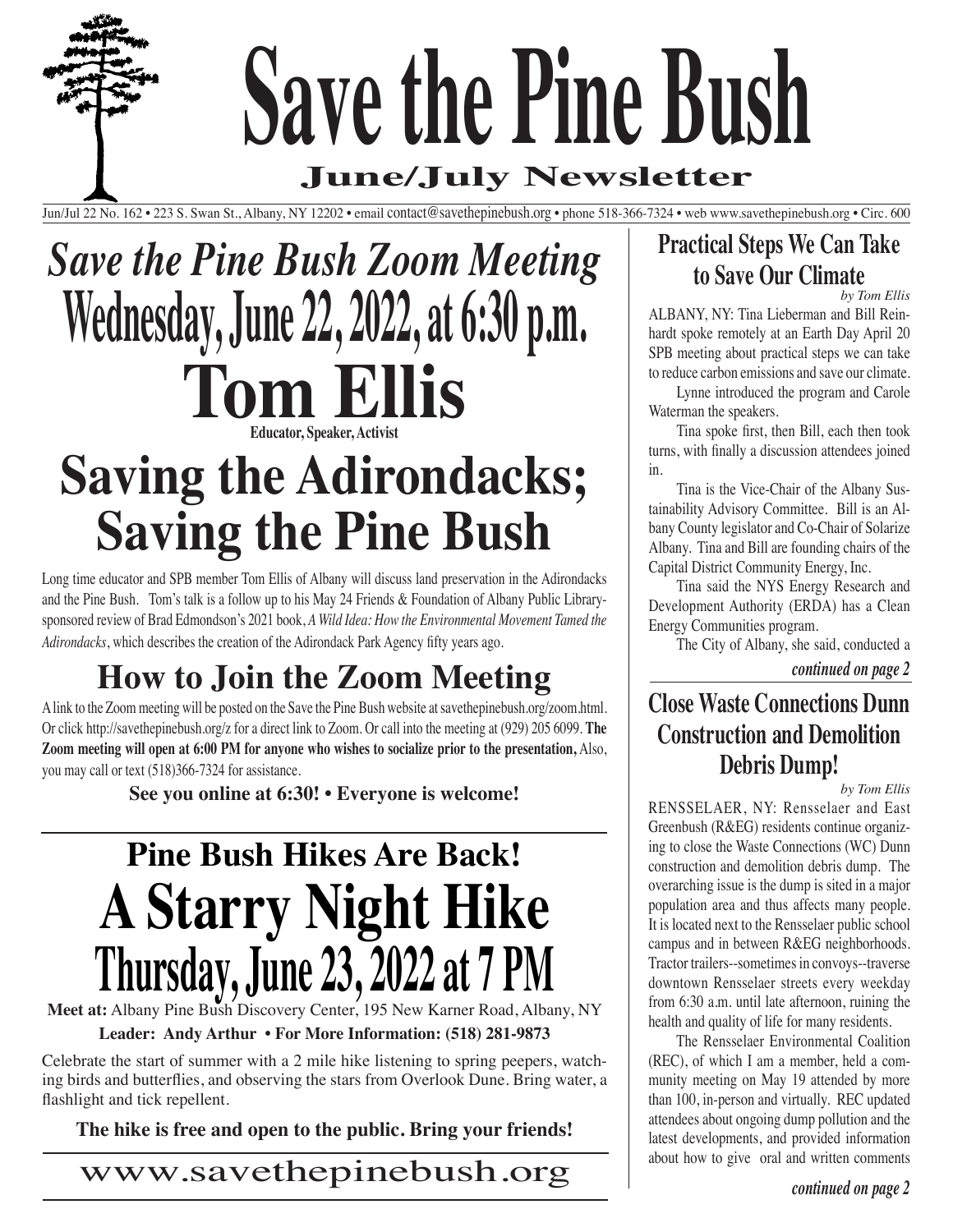#### *Practical Steps continued from page 1*

greenhouse gas inventory that determined buildings, transportation, and electricity contributed 40, 37, and 12 percent, respectively to the city's greenhouse gas (GHG) emissions.

She said the 2019 NYS Climate Leadership and Community Protection Act (CLCPA) provides benchmarks to achieve GHG reductions from 1990 levels of 40 percent by 2030 and 85 percent by 2050.

Tina said three organizations offer programs and options for homeowners to solarize their homes: Community Solar, Expanded Solar For All, Solarize Albany. Bill mentioned the 26 percent federal tax credit for systems installed 2020-2022 and said New York has a 25 percent tax credit up to \$5000. Information can be found at solarizealbany.org.

Bill said electrifying homes and transportation will lead to overall increased electricity use unless we vastly increase energy efficiency. He said free home energy audits are available (heatsmartcapitalregion.com) and one program with income limits for participants will pay 100 percent of costs up to \$10,000.

Bill said 70 percent of the energy produced worldwide is lost as waste heat. He said home heat pump conversions should incentivize the needs of tenants and ground source heat pumps are much more efficient than air source heat pumps. Incentivies vary by utility, he said, for heat pump water heaters.

Tina discussed electrification of appliances saying induction cooktops have no harmful fumes or particulate matter, allow for faster cooking, stove surfaces do not heat up, and there are no open flames.

She said heat pump dryers are 30-50 percent more efficient than exisiting models, dry clothes at lower temperatures but takes longer to do so, and reuse air. Tina said LED lighting uses one-tenth the electricity of incandescents and one-third that of compact fluorescents. She said National Grid is marketing smart thermostats.

Other ways to reduce GHG emissions, Tina said, are to wash clothes in cold water, seal around windows and doors, drive less, plan trips, and use public transit. Plug electronics into power strips and turn off the strips when not in use to eliminate energy use when the electronics are turned off.

She said electric vehicles and plug-in hybrids are eligible for federal tax credits up to \$7500, and New York has a \$2000 rebate. Some vehicles, she said, have up to a 300 mile range in warm weather but less in winter or if the air conditioner is on. EV have fewer moving parts, are more expensive to purchase, but may cost less over the life of the vehicle compared to gaspowered cars. *continued on page 4* Bill said charging wireless plates may soon

Tina said food wastes generate eleven percent of GHG emissions in the US and have many costs: water, labor, time, energy, packaging. People can buy less, donate left overs, and compost the rest. Compost is Black Gold — the best fertilizer, she said. Tina said increasing numbers of free compost drop-off sites are available and The Radix Center and Food Scraps 360 have programs.

Bill discussed reducing agricultural GHG emissions. He urged people to consider eating less meat and dairy, and more vegetables; buy and grow local, grow your own, and do not let perfection become the enemy of the good.

Tina urged listeners to consult the Zero Waste Capital District website for ideas. Bill said calculating and minimizing miles food travels is complicated. An 18-wheeler may be more efficient than a pick-up truck. He said the globalization of supply chains has failed to prevent wars, globalization as a model is dying, localization is the future.

During the questions and comments, Mark Schaeffer said tenants get the benefits of weatherization while landlords endure the costs. Bill responded that split incentives are an issue, but weatherized apartments become more attractive for tenants. Bill said there is a critical role for government in solving GHG problems in multifamily and new construction. New York City, he said, has enacted laws to electrify new construction and similar laws will appear elsewhere. Existing boilers, he said, will be replaced with electric models and regulations will be needed to achieve GHG goals.

Lynne Jackson asked about retrofitting 120-year-old house buildings broken into small apartments. Bill responded that geothermal systems are usually whole building units where heat from the ground is transferred into air ducts. He said contractors can use Google to examine buildings prior to arriving on site, and, with heat pumps, and through-the-window air conditioners are not needed.

The Sheridan Hollow neighborhood, he said, is being considered for a community wide geothermal system and the economics can make sense if multiple buildings are done together. The up-front costs are large but cleaner air results when old boilers are replaced. He said a geothermal district would likely need to be created legally.

Tina said e-bikes and e-scooters are becoming more common. Bill said charging EV remains a problem for people without driveways or garages but some charge at their work sites. One person said he knows someone who charges an EV overnight at no cost and can then dirve 200 miles for less than \$1.

allow vehicles to automatically take electricity from the plate while parked or while driving on plated roads. He said many European cities are compatible for bicycles, and e-bikes allow people to keep riding as they age. He said e-bikes will become more popular in US cities as will ride share e-bikes.

Mark Schaeffer said CDTA will soon have electric scooters. He said the climate crisis is a global emergency, a Code Red for humanity, and a point of no return is approaching if we do not soon act; we are driving in a fog toward a cliff we cannot see and we have 25 years to transform our planet's economy. Mark said NYS spends \$39 billion annually on imported fuels and we need to retrofit every building by 2030.

Tina said ours is the final generation to have a stable climate.

#### *Close Dunn continued from page 1*

during the permit renewal process, including at the upcoming June 14 Waste Connections Environmental Justice meeting and future DEC (NYS Department of Environmental Conservation) public comment period and hearings.

Waste Connections applied to DEC in January for a dump permit renewal. DEC determined the application to be incomplete, WC resubmitted, and DEC replied in late March that the application remained incomplete.

WC is attempting to limit DEC's permit review to one issue: a berm WC hopes to construct between the dump and the school. This is problematic for many reasons:

- WC may try to ignore all other concerns raised by dump opponents at its June 14 environmental justice meeting and later.
- Several times in recent years, DEC officials, including the commissioner, wrote or said, DEC would treat any renewal application as a new application.
- In 2012 when DEC approved the initial dump application (the dump opened in January 2015), DEC committed regulatory malpractice. DEC allowed WC to review the public comments submitted in opposition to the dump; DEC apparently never reviewed the WC responses for completeness and accuracy. DEC then issued the dump permit based on the deceptively flawed WC analysis.

One example of this is that WC denied that the dump would be sited right next to a brand new school even though this was a major concern raised by the public. DEC accepted this incredibly important misrepresentation and licensed the dump.

The point here is that the original dump approval was massively fraudulent in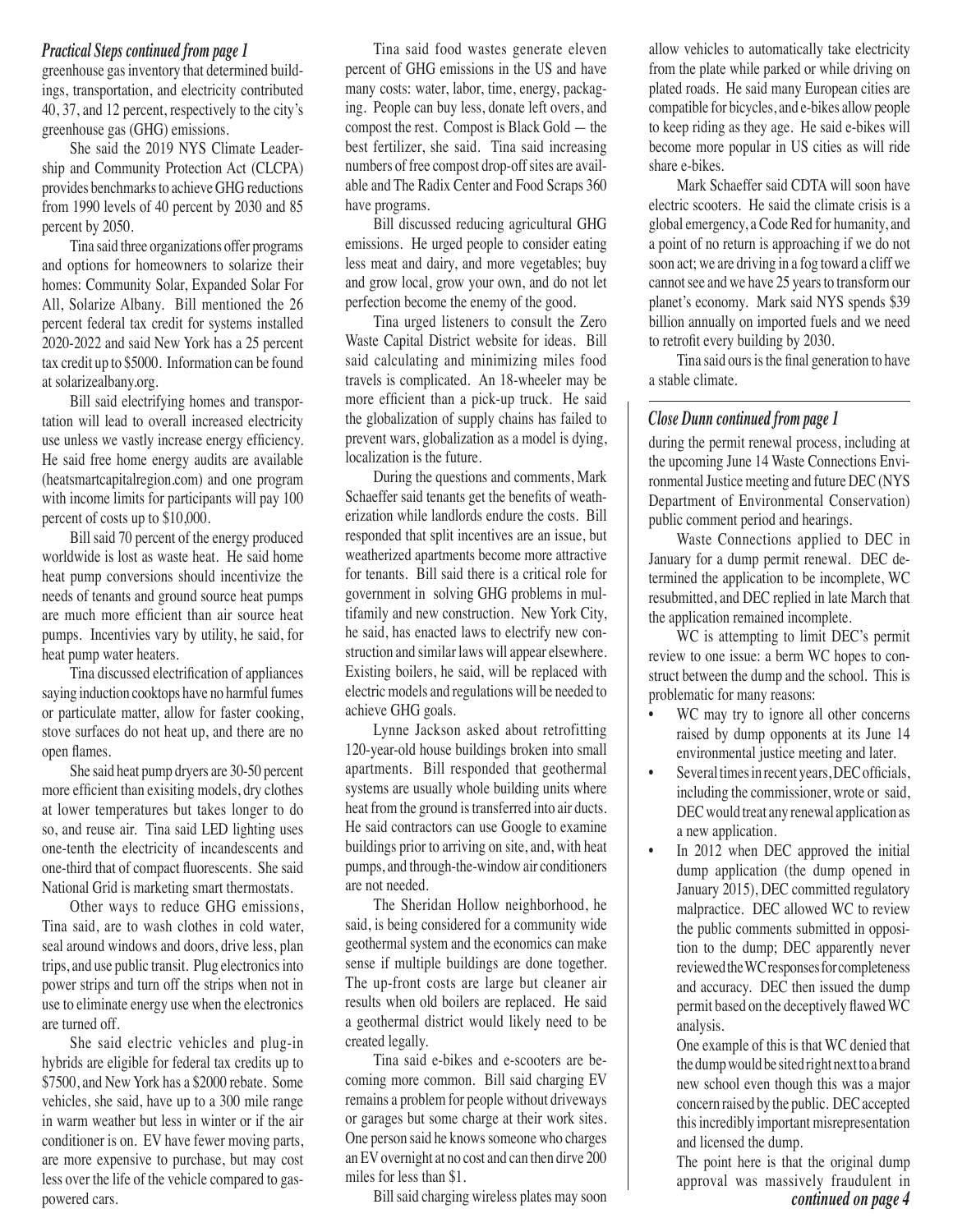#### **What is Full Protection, Partial Protection and who is the Pine Bush?**

ALBANY, NY: Recently, a number of people have asked me why developers can build in the Pine Bush — isn't the Pine Bush protected? This question has got me thinking about how confusing all of the terms used in this fight to save the Pine Bush can be. And, it does not help that government officials and developers don't seem to know either.

#### *The Pine Bush Ecosystem*

Let's start at the beginning — the Pine Bush ecosystem. The Pine Bush ecosystem once covered 56,000 acres from Albany, NY to Schenectady, NY. This beautiful land made up of with sand dunes and covered with pitch pine trees, shrub oaks and all kinds of plants and animals was once considered "waste land." One of the first railroad lines was built in the Pine Bush. The historic Maquas Padt (Mohawk path) is in the Pine Bush.

Now, there are approximately 6000 acres of Pine Bush ecosystem remaining or one tenth of its original size. Tens of thousands of acres have been lost to development.

Approximately 3500 acres of the Pine Bush ecosystem has been purchased and added to the preserve. The remaining 2500 acres is privately owned. Private land owners can build what they wish on their land in the Pine Bush ecosystem, as long as they follow local building and zoning codes. There is no protection for this land from development.

Save the Pine Bush's position is that all of the Pine Bush ecosystem should be protected and preserved.

#### *The Pine Bush Preserve*

The Pine Bush Preserve is Pine Bush ecosystem that has been dedicated to the Albany Pine Bush Preserve according to Environmental Conservation Law. The law states "Albany Pine Bush preserve" or "preserve" shall mean lands that have been dedicated for preservation in the preserve that are located in Albany,Guilderland and Colonie and which is characterized by the presence of typical pitch pine/scrub oak forest including pitch pine, scrub oak, pine barrens, vernal ponds and/or the presence of sand dunes. In addition, other land which lacks pitch pine/ scrub oak forest may be dedicated to the preserve as a protective or buffer zone for other dedicated lands.

To remove land from the Albany Pine Bush Preserve takes two successive votes in the New York State legislature and the signature of the governor.

#### *by Lynne Jackso*n

#### *The Albany Pine Bush Preserve Commission*

The Albany Pine Bush Preserve Commission was created by the NY State Legislature in 1988 in response to Save the Pine Bush's successful lawsuits in the 1980's. The Commission has eleven members, seven members are established by law and include the mayor of Albany, and the Town Supervisors of Colonie and Guilderland, plus other members. Four members are private citizens appointed by the governor. No active member of Save the Pine Bush has ever been appointed to the Commission.

The Environmental Conservation law specifically outlines the duties of the Commission, which includes fire management of the preserve and other management actions. The Commission can purchase land to add to the preserve. Currently, the Commission employs over 20 full-time staff.

In contrast, Save the Pine Bush owns no land in the Pine Bush, nor does Save the Pine Bush work on managing the preserve. The advocacy work of Save the Pine Bush is done with volunteer labor.

Save the Pine Bush has sued the Albany Pine Bush Preserve Commission three times; once over the Commission's management plan, and two more times to make the Commission perform controlled burns.

#### *Full Protection — Partial Protection and the Management Plan*

When the Commission was established, it was tasked with creating a management plan for the preserve and revising and updating the plan every five years. As a result of Save the Pine Bush's first lawsuit against the Commission, the Commission added detailed criteria as to how to achieve a preserve that would ensure the survival of the Pine Bush ecosystem. The current 2017 Management Plan Update creates a goal of a preserve size of 5,380 acres.

The management plan includes an analysis of the ecological communities in the Pine Bush and an analysis of the plants and animals in the Pine Bush. The plan has a scoring system for the protection criteria. Then, the plan ranks every privately owned parcel of land in the Pine Bush ecosystem as to its importance for protection.

The plan makes a distinction between recommended for "Full Protection" and recommended for "Partial Protection." The plan defines Full Protection as "protection of undeveloped portions of designated areas in their entirety."

Partial protections is defined as "indicates that protection of some portion of an area is appropriate" and "in general it should be assumed

that partial protection implies protection of at least 50 percent of an area so designated."

Save the Pine Bush does not recognize the partial protection category. We believe all of the remaining privately-owned Pine Bush should be purchased and added to the preserve.

Full protection is land *recommended* by the Commission to be added to the preserve. The Commission can only work with willing land owners. If the owner of the land does not want to sell to the Commission, nothing can make them sell. The Commission has no power of eminent domain,

This is why developers can propose and can build in full protection areas. Full protection is only a recommendation of the Commission as written in the plan.

#### *Who is Save the Pine Bush?*

Save the Pine Bush started as a group of outraged citizens after a public hearing on February 6, 1978 in the middle of one of the biggest snow storms Albany every saw. We were so angry that the public hearing was held in the middle of this storm, and then adjourned early due to the weather. We were not invited to attend the continuation of the hearing. Our only recourse was to sue the City of Albany for its approval of the four developments proposed at that hearing.

Unfortunately for the Pine Bush, those four proposed developments were just the beginning. Since 1978, dozens of developments have been proposed. Save the Pine Bush has filed over 30 lawsuits to stop developments.

Save the Pine Bush is all volunteers. We have no staff, no office and no phone. For years, we raised money by having monthly vegetarian lasagna dinners and by small donations. We have never obtained any grants because no grantdispersing organization funds environmental litigation. We have hired lawyers to represent us and scientists to review environmental impact statements.

Developers, government officials and people conflate Save the Pine Bush and the Albany Pine Bush Preserve Commission. However, we could not be more different. Save the Pine Bush is a group of people who care deeply for the Pine Bush. We are all volunteers, and, because of our advocacy to stop development and preserve land, we still have a Pine Bush today. On the other hand, the Commission was formed by the NY Legislature in response to our litigation. Their paid staff are tasked with creating a plan for the preserve and manage the preserve.

Save the Pine Bush's goal is very simple to save all of the remaining Pine Bush ecosystem.